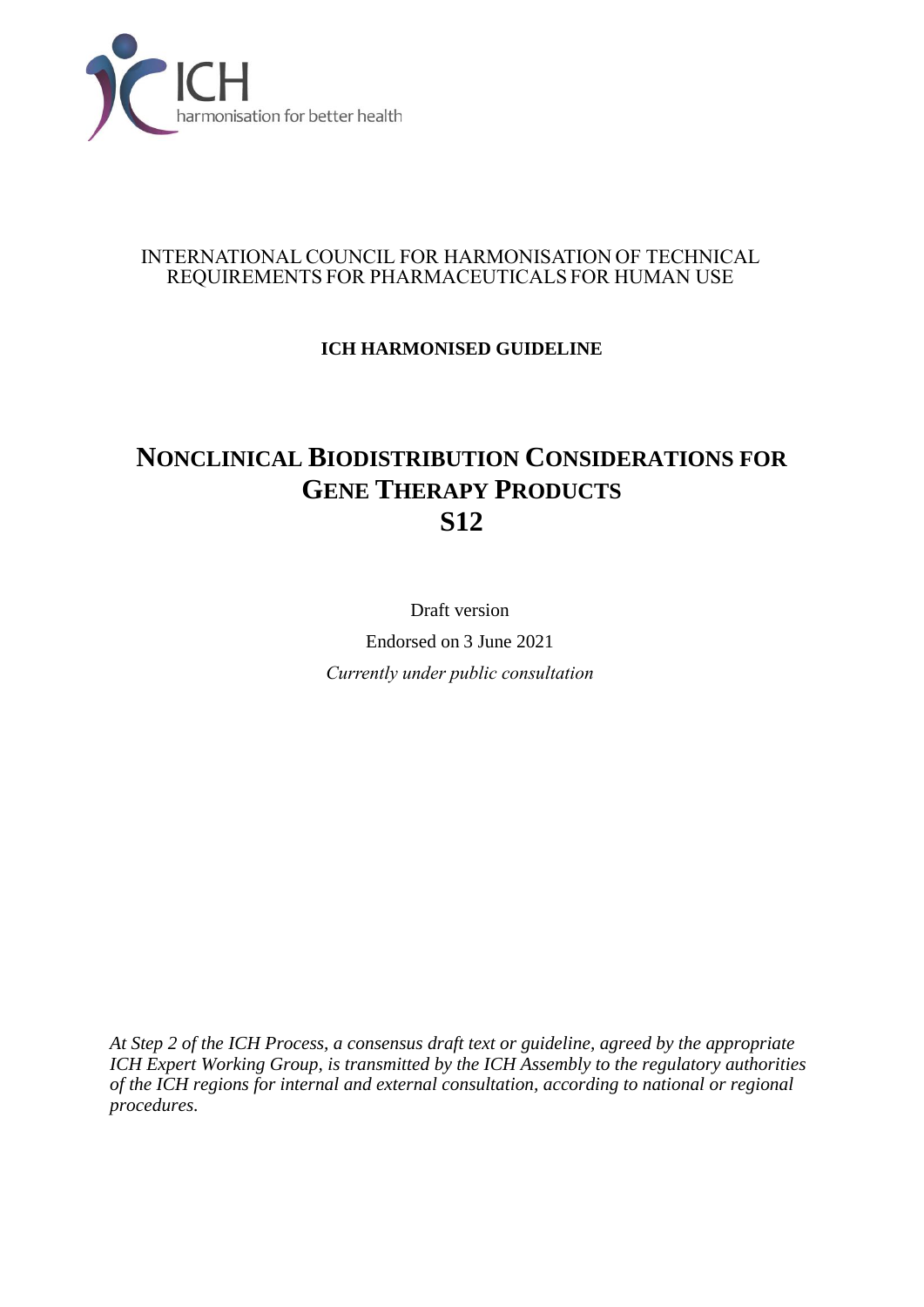#### **S12 Document History**

| Code            | <b>History</b>                                                                                           | Date        |
|-----------------|----------------------------------------------------------------------------------------------------------|-------------|
| S <sub>12</sub> | Endorsement by the Members of the ICH Assem-<br>bly under <i>Step 2</i> and release for public consulta- | 3 June 2021 |
|                 | tion.                                                                                                    |             |

*Legal notice: This document is protected by copyright and may, with the exception of the ICH logo, be used, reproduced, incorporated into other works, adapted, modified, translated or distributed under a public license provided that ICH's copyright in the document is acknowledged at all times. In case of any adaption, modification or translation of the document, reasonable steps must be taken to clearly label, demarcate or otherwise identify that changes were made to or based on the original document. Any impression that the adaption, modification or translation of the original document is endorsed or sponsored by the ICH must be avoided.*

*The document is provided "as is" without warranty of any kind. In no event shall the ICH or the authors of the original document be liable for any claim, damages or other liability arising from the use of the document.*

*The above-mentioned permissions do not apply to content supplied by third parties. Therefore, for documents where the copyright vests in a third party, permission for reproduction must be obtained from this copyright holder.*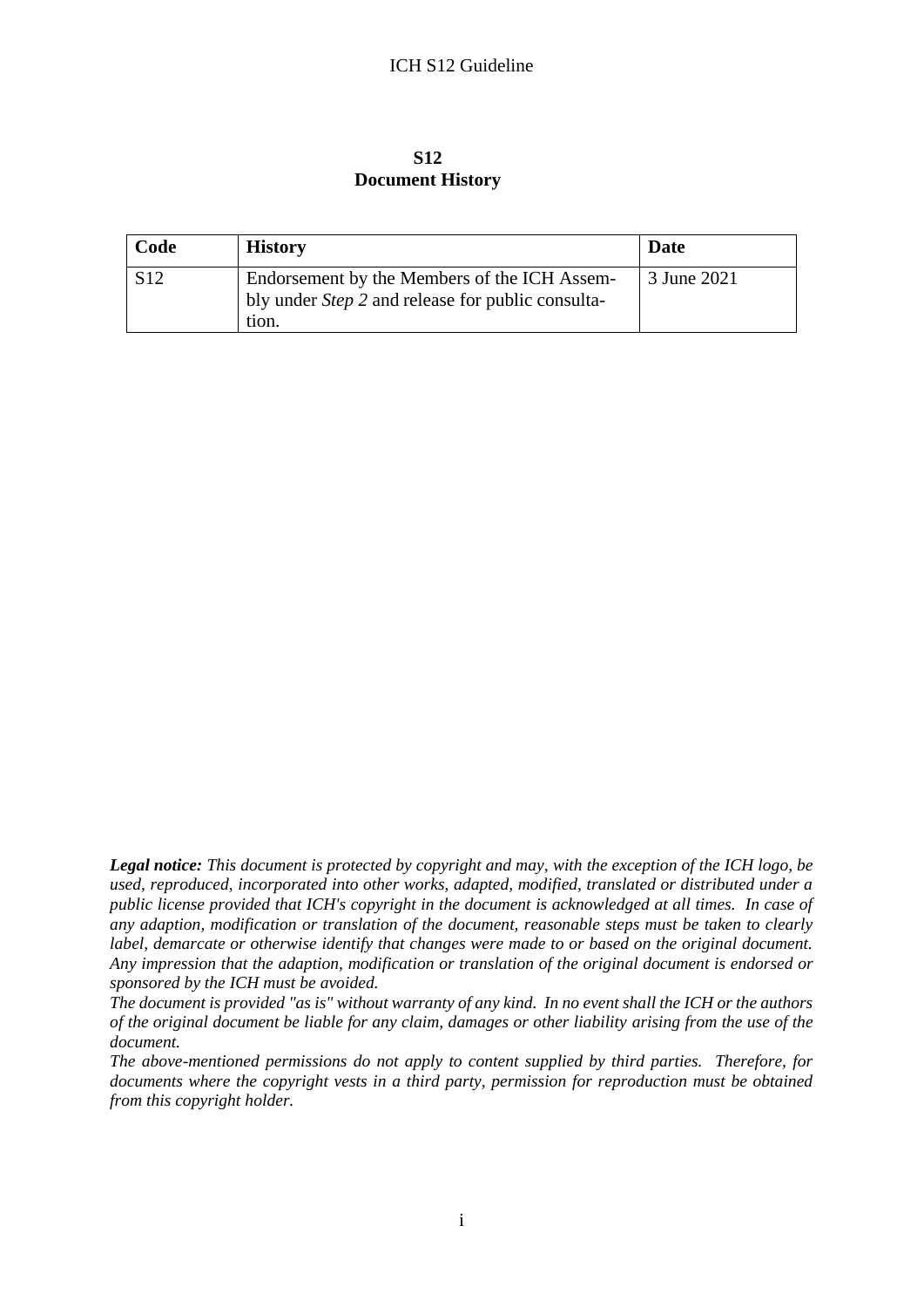# **ICH HARMONISED GUIDELINE** NONCLINICAL BIODISTIBUTION **CONSIDERATIONS FOR GENE THERAPY PRODUCTS**

# **ICH S12**

**ICH Consensus Guideline** 

#### **TABLE OF CONTENTS**

<span id="page-2-0"></span>

| 1. | <b>INTRODUCTION 1</b>                                                                   |  |
|----|-----------------------------------------------------------------------------------------|--|
|    |                                                                                         |  |
|    |                                                                                         |  |
|    |                                                                                         |  |
| 2. |                                                                                         |  |
| 3. |                                                                                         |  |
| 4. |                                                                                         |  |
|    |                                                                                         |  |
|    |                                                                                         |  |
|    |                                                                                         |  |
|    |                                                                                         |  |
|    |                                                                                         |  |
|    |                                                                                         |  |
| 5. |                                                                                         |  |
|    |                                                                                         |  |
|    |                                                                                         |  |
|    |                                                                                         |  |
|    | 5.3. Nonclinical BD Assessment as a Component of Pharmacology and Toxicology Studies  5 |  |
|    |                                                                                         |  |
|    |                                                                                         |  |
|    |                                                                                         |  |
|    |                                                                                         |  |
|    | 5.8. Circumstances when Nonclinical BD Studies may not be Needed or are not Feasible 6  |  |
| 6. |                                                                                         |  |
|    |                                                                                         |  |
|    |                                                                                         |  |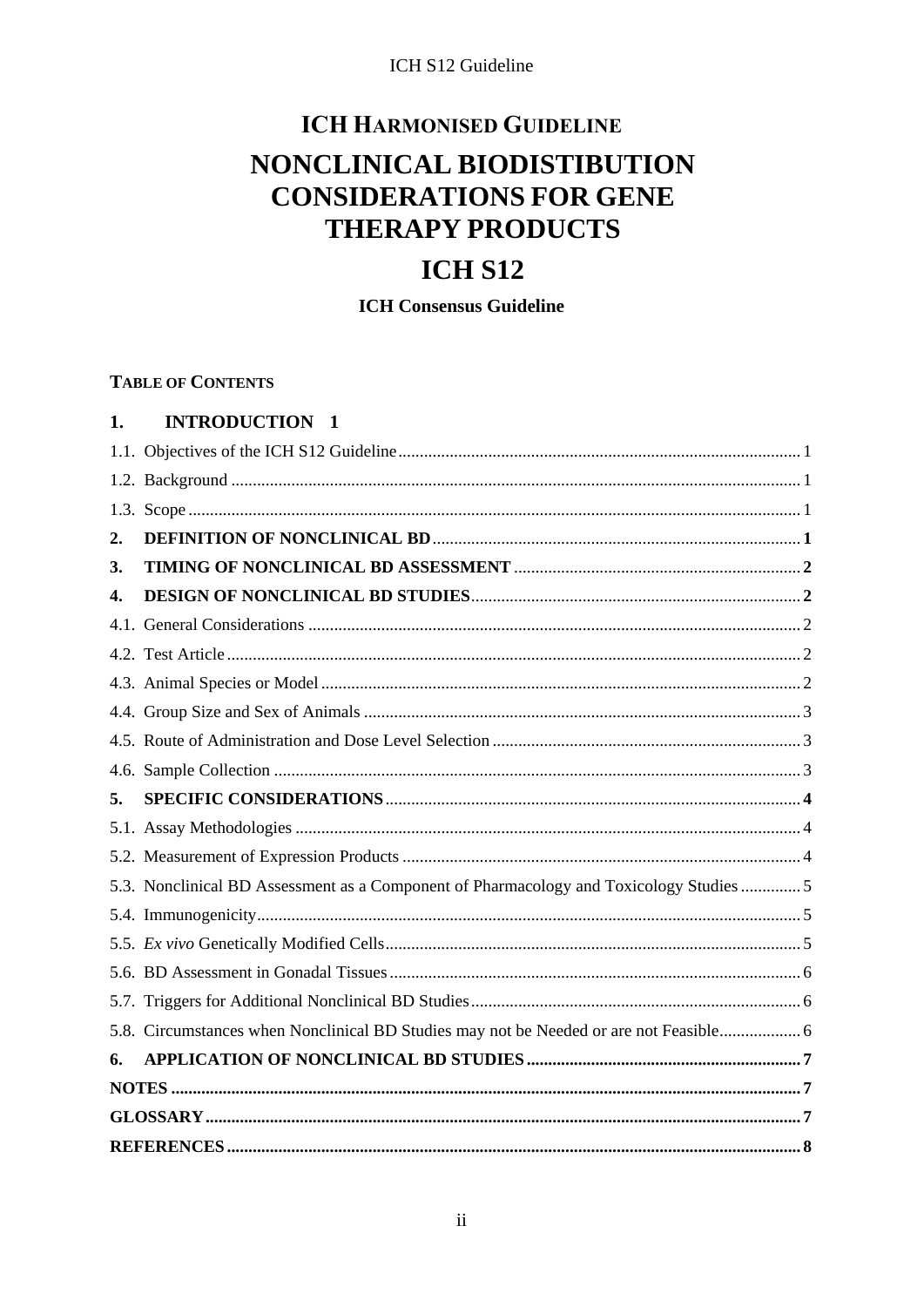#### **1. INTRODUCTION**

#### <span id="page-3-0"></span>**1.1. Objectives of the ICH S12 Guideline**

 The objective of this guideline is to provide harmonised recommendations for the conduct of nonclinical biodistribution (BD) studies in the development of gene therapy (GT) products. This document provides recommendations for the overall design of nonclinical BD assessments. Considerations for interpretation and application of the BD data to support a nonclinical development programme and the design of clinical trials are also provided. The recommendations in this guideline endeavour to facilitate the development of GT products while avoiding unnecessary use of animals, in accordance with the 3Rs (reduce/refine/replace) principles.

#### <span id="page-3-1"></span>**1.2. Background**

 An understanding of the BD profile of a GT product following *in vivo* administration is an important element of the nonclinical development programme. BD data contribute to the interpretation and design of nonclinical pharmacology and toxicology studies conducted to support early-phase clinical trials in the target population. Although guidelines that include recommendations for BD studies have been issued by various regulatory authorities, this document provides a harmonised definition for nonclinical BD and conveys overall considerations for assessing BD for GT products.

#### <span id="page-3-2"></span>**1.3. Scope**

 GT products within the scope of this guideline include products that mediate their effect by the expression (transcription or translation) of transferred genetic materials. Some examples of GT products can include purified nucleic acid (e.g., plasmids and RNA), microorganisms (e.g., viruses, bacteria, fungi) genetically modified to express transgenes (including products that edit the host genome), and *ex vivo* genetically modified human cells. Products that are intended to alter the host cell genome *in vivo* without specific transcription or translation (i.e., delivery of a nuclease and guide RNA by non-viral methods) are also covered in this guidance. Although not currently considered GT in certain regions, the principles outlined in this guideline are also applicable to oncolytic viruses that are not genetically modified to express a transgene. This guideline does not apply to prophylactic vaccines. Chemically synthesised oligonucleotides or their analogues, which are not produced using a biotechnology-based manufacturing process, are outside the scope of this guideline. The release of a GT product outside the body via excreta (feces), secreta (urine, saliva, nasopharyngeal fluids, etc.), or through the skin (pustules, sores, wounds) is termed 'shedding'. Evaluation of the nonclinical shedding profile of a GT product is outside the scope of this guideline. Assessment of genomic integration and germline integration of GT products are also outside the scope of this guideline.

### <span id="page-3-3"></span>**2. DEFINITION OF NONCLINICAL BD**

 BD is the *in vivo* distribution, persistence, and clearance of a GT product at the site of administration and in target and non-target tissues, including biofluids (e.g., blood, cerebrospinal fluid, vitreous fluid), in biologically relevant animal species. Nonclinical BD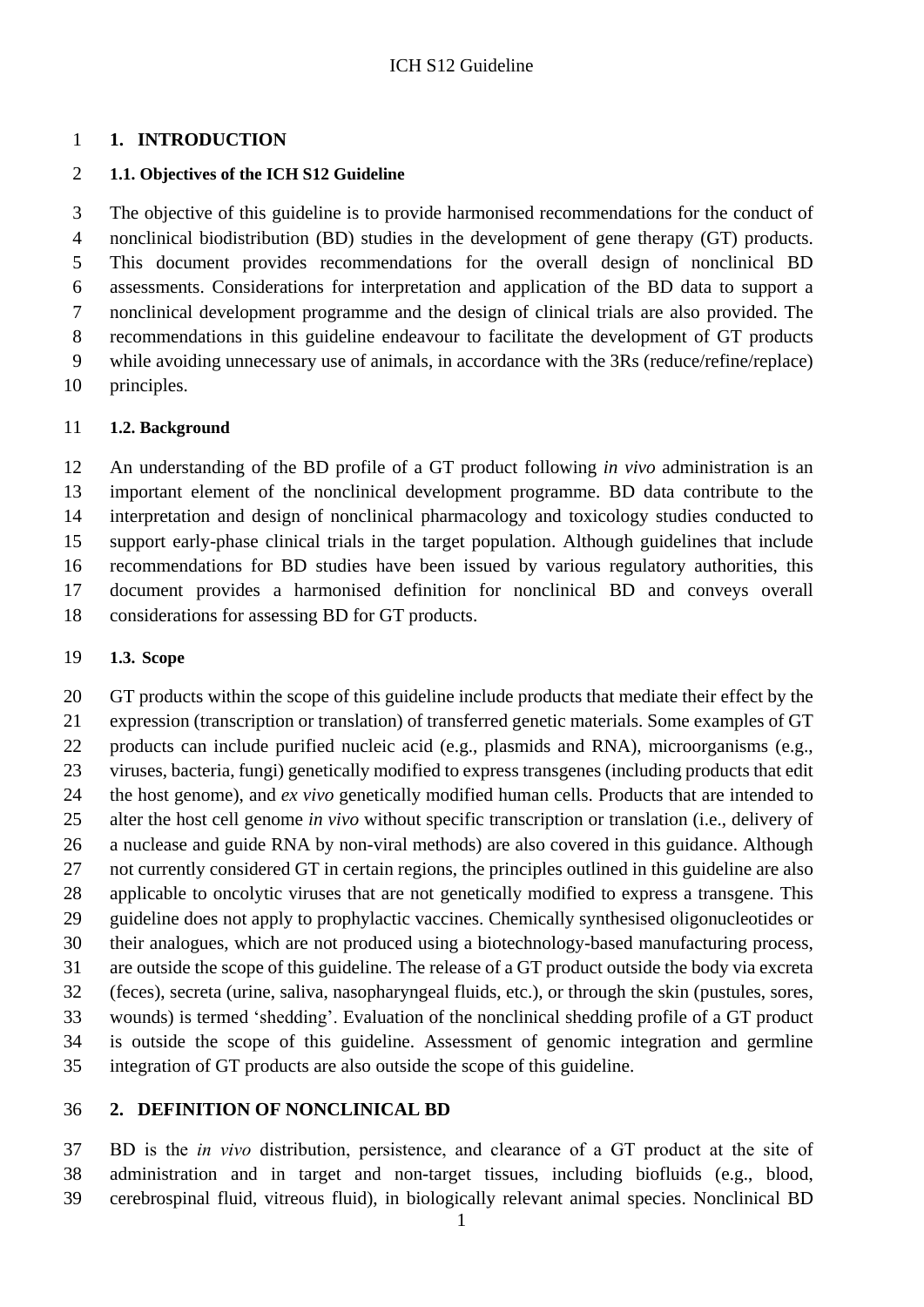studies entail the use of analytical methods to detect the GT product and transferred genetic

material in collected samples and can include methods to detect the expression product of the

transferred genetic material.

### <span id="page-4-0"></span>**3. TIMING OF NONCLINICAL BD ASSESSMENT**

 Preliminary BD data obtained at an early stage of a nonclinical development programme can potentially aid in species selection for subsequent pharmacology and toxicology studies (see Section 4.3). In addition, BD data should be available when evaluating and interpreting the nonclinical pharmacology and toxicology findings. Nonclinical BD data can also inform design aspects of a first-in-human clinical trial (see Section 6), thus it is important that nonclinical BD

assessment be completed prior to initiation of the clinical trial.

#### <span id="page-4-1"></span>**4. DESIGN OF NONCLINICAL BD STUDIES**

#### <span id="page-4-2"></span>**4.1. General Considerations**

 BD studies can be conducted as stand-alone BD studies or in conjunction with nonclinical pharmacology and toxicology studies (see Section 5.3). Therefore, in this document the term "BD study" represents either scenario. Nonclinical BD assessment should be performed in a biologically relevant animal species (see Section 4.3) following administration of a GT product that is representative of the intended clinical product (see Section 4.2 for possible alternate scenarios). It is important that the route of administration (ROA) reflect the intended clinical ROA to the extent possible and that the dose levels studied provide sufficient characterisation of the BD profile (see Section 4.5).

 It is important to verify the data quality, integrity, and reliability of the BD evaluation. In principle, nonclinical BD studies that are not conducted in compliance with Good Laboratory Practice (GLP) are accepted; however, when BD evaluation is performed as part of a GLP-

compliant toxicology study, it is important that all in-life parameters and sample collection

procedures remain in compliance with GLP.

### <span id="page-4-3"></span>**4.2. Test Article**

 The test article administered in the nonclinical BD studies should be representative of the intended clinical GT product, taking into consideration the manufacturing process, important product characteristics (e.g., titre), and the final clinical formulation (see Section 5.7). In some situations, nonclinical BD data generated with a GT product that consists of the clinical vector containing a different therapeutic transgene or an expression marker gene (e.g., adeno- associated virus vector of the same serotype and promoter with a fluorescent marker protein expression cassette) can be leveraged to support the BD profile (see Section 5.8).

### <span id="page-4-4"></span>**4.3. Animal Species or Model**

 BD assessment should be conducted in a biologically relevant animal species or model that is permissive for transfer and expression of the genetic material. Selection factors can include

species differencesin tissue tropism, gene transfer efficiency, and transgene expression in target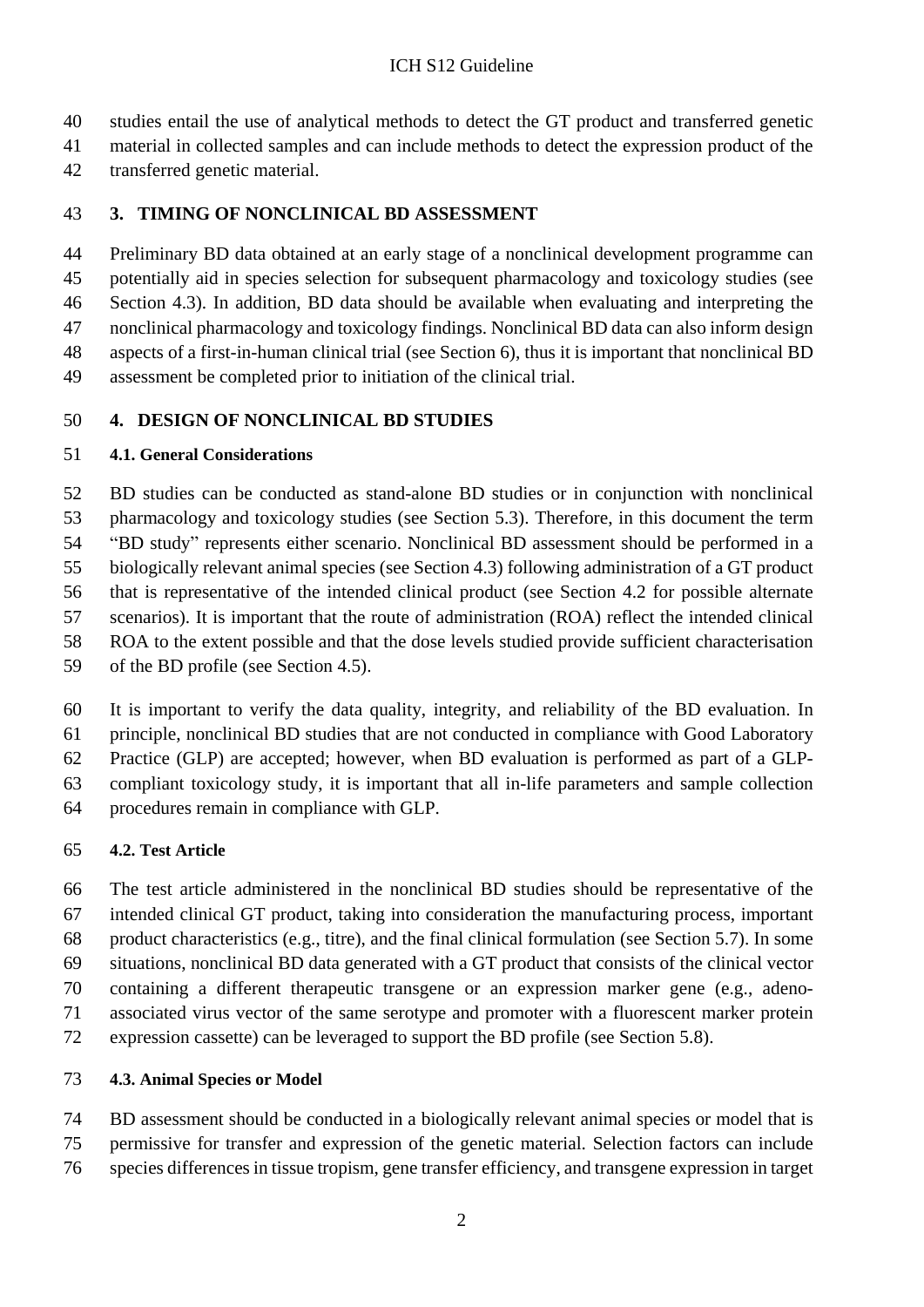- and non-target tissues/cells. If working with a replication competent vector, it is important that
- the animal species or model be permissive to vector replication.
- The influence of species, sex, age, physiologic condition (i.e., healthy animal *vs.* animal disease
- model) on the BD profile can also be important. In addition, the potential for the animal species
- to mount an immune response against the administered vector and/or expression product should
- be considered (see Section 5.4). BD data generated from preliminary studies evaluating gene
- transfer efficiency or assay methodologies can aid justification of an appropriate animal species
- selected for comprehensive BD assessment in subsequent studies.

### <span id="page-5-0"></span>**4.4. Group Size and Sex of Animals**

- An appropriate number of animals per sex (as applicable) should be evaluated at each predetermined sampling time point to generate sufficient data that support comprehensive BD assessment (see Section 4.6). General recommendations on the number of animals are presented in Note 1. In keeping with the principles of the 3Rs, the total number of animals can be an aggregate from several studies. Justification should be provided for the numbers of animals
- evaluated at each time point, as well as the use of combined data from multiple studies, as
- applicable. Justification should also be provided when only one sex is evaluated.

# <span id="page-5-1"></span>**4.5. Route of Administration and Dose Level Selection**

The ROA of the GT product can affect the BD profile, including the cell types that are

- transduced and the immune response. Therefore, the GT product should be administered using the intended clinical ROA, as feasible (see Note 2).
- The selected dose levels of the administered GT product should provide adequate characterisation of the BD profile to aid in interpretation of the pharmacology and toxicology assessments. The highest dose level administered should be the expected maximum dose level in the toxicology studies (usually limited by animal size, ROA/anatomic target, or GT product concentration). However, with appropriate justification, the anticipated maximum clinical dose level can also serve as the highest dose level for BD evaluation.

### <span id="page-5-2"></span>**4.6. Sample Collection**

 The sample collection procedure for target and non-target tissues and biofluids should be designed to minimise the potential for contamination. It is important to follow a pre-specified process that includes appropriate archiving of the samples obtained from each animal (vehicle control and those administered the GT product), as well as documenting the order of sample collection. Sample collection time points should reflect the anticipated time following GT product administration to reach peak, steady-state (i.e., plateau), and declining (if feasible) GT product levels in target and non-target tissues/biofluids. Additional time points can be included, as applicable, to more comprehensively capture the length of the steady-state period and to estimate persistence. Inclusion of time points to permit evaluation of GT product levels after repeat administration should be considered, when applicable.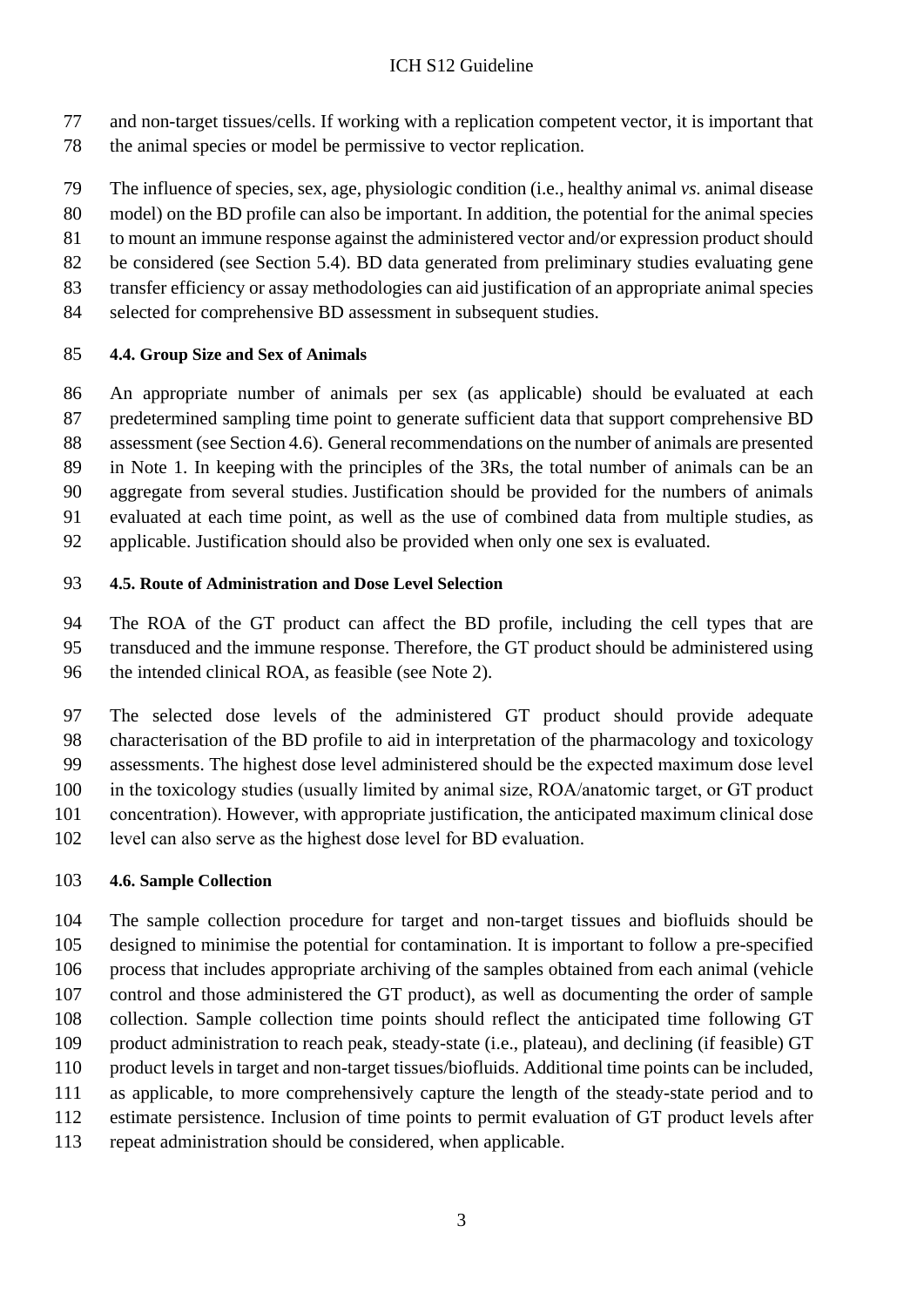- For replication competent vectors, sample collection time points should also cover the detection
- of the second peak level due to vector replication and the subsequent clearance phase.

 The collected samples should include the following core panel of tissues/biofluids: blood, injection site(s), gonads, adrenal gland, brain, spinal cord (cervical, thoracic, and lumbar), liver, kidney, lung, heart, and spleen. This core panel can be expanded depending on additional considerations, such as vector type/tropism, expression product, ROA, disease pathophysiology, and animal sex and age. For example, additional tissues/biofluids can include peripheral nerves, dorsal root ganglia, cerebrospinal fluid, vitreous fluid, draining lymph nodes, 122 bone marrow, and/or eyes and optic nerve. The decision as to the final sample collection panel should be guided by an understanding of the GT product, the target clinical population, and existing nonclinical data.

- In cases where systemic exposure is not anticipated (e.g., sub-retinal administration) or no
- leakage from the site of administration can be demonstrated, justification for the selection of a
- specific panel of tissues/biofluids can be provided.

 Collected samples can also be analysed for presence of the expression product. Considerations regarding this assessment are provided in Section 5.2.

#### <span id="page-6-0"></span>**5. SPECIFIC CONSIDERATIONS**

#### <span id="page-6-1"></span>**5.1. Assay Methodologies**

 Evaluation of the BD profile necessitates quantitating the amount of genetic material (DNA/RNA) of the GT product in tissues/biofluids and, if appropriate, expression products. Currently, real-time quantitative polymerase chain reaction (qPCR) is considered the 'gold standard' for measurement of specific DNA (or, with a reverse transcription step, RNA as well) presence in tissues/biofluids. Quantification of nucleic acid sequencesisimportant for assessing the relative amount of genetic material from a GT product and determining the kinetics of its accumulation or decay. The limit of sensitivity and reproducibility of the quantification method should be established and documented. Spike and recovery experiments, considered part of assay development, should be performed to demonstrate the ability to detect the target sequence in different tissues/biofluids. Other techniques can be used in nonclinical studies to monitor BD of a vector and/or the expression products. These include, but are not limited to: enzyme-linked immunosorbent assay (ELISA); immunohistochemistry (IHC); western blot; *in situ* hybridisation (ISH); digital PCR; flow cytometry; various *in vivo* and *ex vivo* imaging techniques; and other evolving technologies. It is important to provide a comprehensive description of the methodology and the justification for the technique used, including the performance parameters of the method.

#### <span id="page-6-2"></span>**5.2. Measurement of Expression Products**

While quantification of the genetic material of the GT product is the primary BD assessment

- (see Section 5.1), determination of the level of expression products in different tissues/biofluids
- can contribute to characterisation of the safety and activity profiles following GT product
- administration. Decisions regarding the conduct of such assessments should be based on the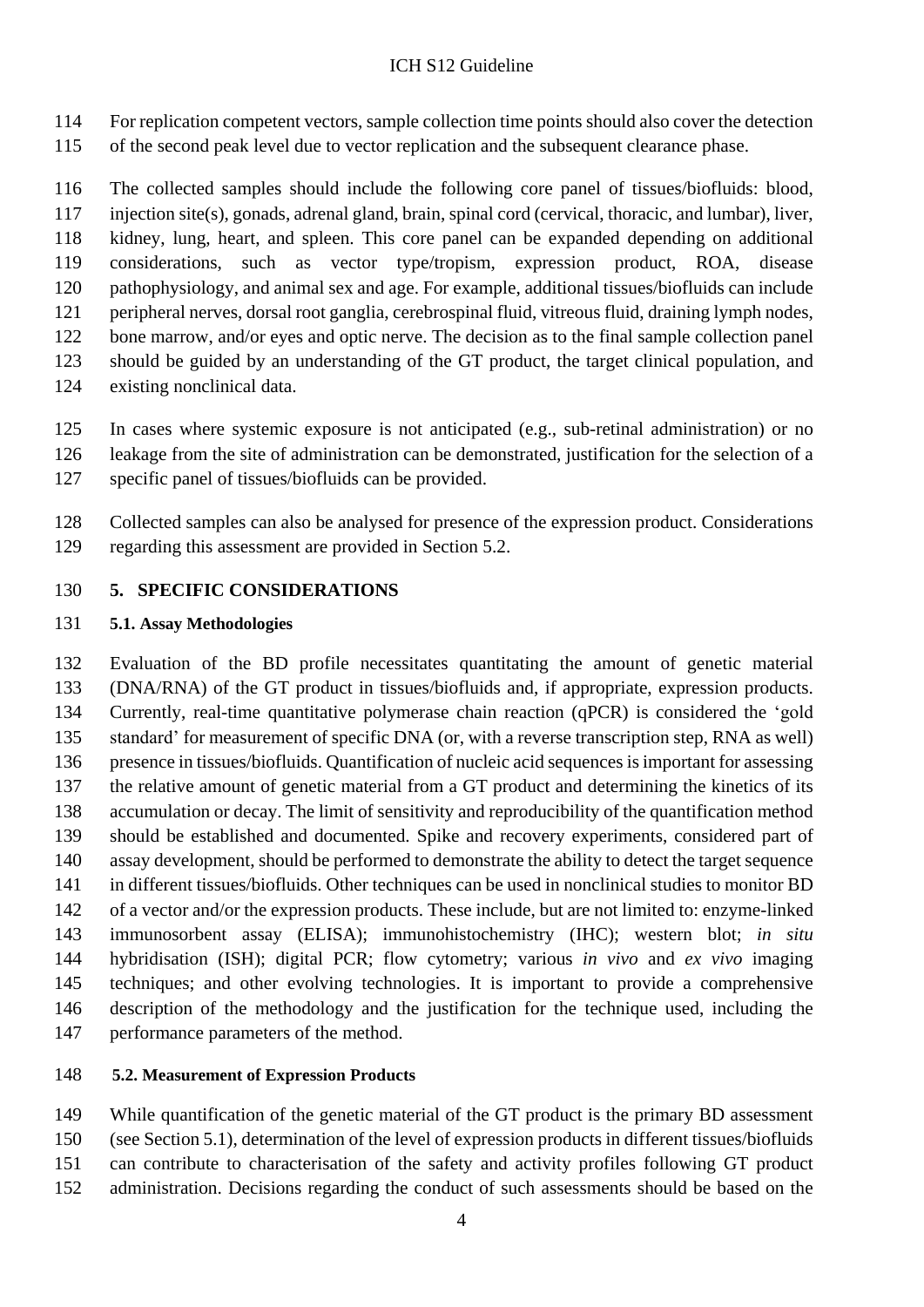extent of nonclinical BD analyses needed for the GT product, which is determined using a risk- based approach. This approach can include consideration of the GT product levels and persistence in tissues/biofluids; the target clinical population; and potential safety concerns associated with the vector and/or the expression product.

#### <span id="page-7-0"></span>**5.3. Nonclinical BD Assessment as a Component of Pharmacology and Toxicology Studies**

 In addition to stand-alone studies, BD assessment can also be performed as part of nonclinical pharmacology and toxicology studies. In such scenarios, BD assessment should follow the recommendations specified in Section 4. In cases where certain recommendations cannot be met in a single study (e.g., number of animals per group or collection of a pre-determined panel of tissues/biofluids from each animal), BD data should be obtained from several studies (see

Section 4.4).

#### <span id="page-7-1"></span>**5.4. Immunogenicity**

165 Pre-existing immunity in animals, notably in non-human primates and other non-rodent species,

against a GT vector could affect the BD profile. Screening of animals for pre-existing immunity

to the vector prior to inclusion in a nonclinical study should be considered. Ideally, selection of

animals determined to be negative for pre-existing immunity with appropriate testing is

preferred but may not always be feasible. In such situations, it is important that this aspect is

- factored into the non-biased method used to randomise animals to study groups.
- In certain cases, due to the species-specific nature of the expression product, the animal may
- mount a cell-mediated or humoral immune response to the expression product. Cell-mediated
- immune response to the vector may also occur after administration of the GT product. This
- response may result in a BD profile that is not informative. If such a situation is anticipated, sponsors can consider collection and archiving of appropriate samples for possible
- immunogenicity analysis to support interpretation of the BD data.

 Immunosuppression of animals for the sole purpose of evaluating the BD profile is not recommended. However, if product- or species-specific circumstances warrant immunosuppression, justification should be provided. Use of a species-specific surrogate transgene can also be considered to circumvent effects of the immune response in some situations.

#### <span id="page-7-2"></span>**5.5.** *Ex vivo* **Genetically Modified Cells**

 Considerations for BD assessment of GT products that consist of *ex vivo* genetically modified cells (i.e., cells that are transduced/transfected *ex vivo* and then administered to the animal/human subject) should include factors such as the cell type, ROA, and the potential for the expression product or gene modification event to affect the expected distribution of the cells within the body (e.g., new or altered expression of cell adhesion molecules). In addition, the occurrence of graft versus host disease in animals can complicate interpretation of BD assessment of genetically modified human T cells. In general, BD assessment of *ex vivo* genetically modified cells of haematopoietic origin is not critical based on expected widespread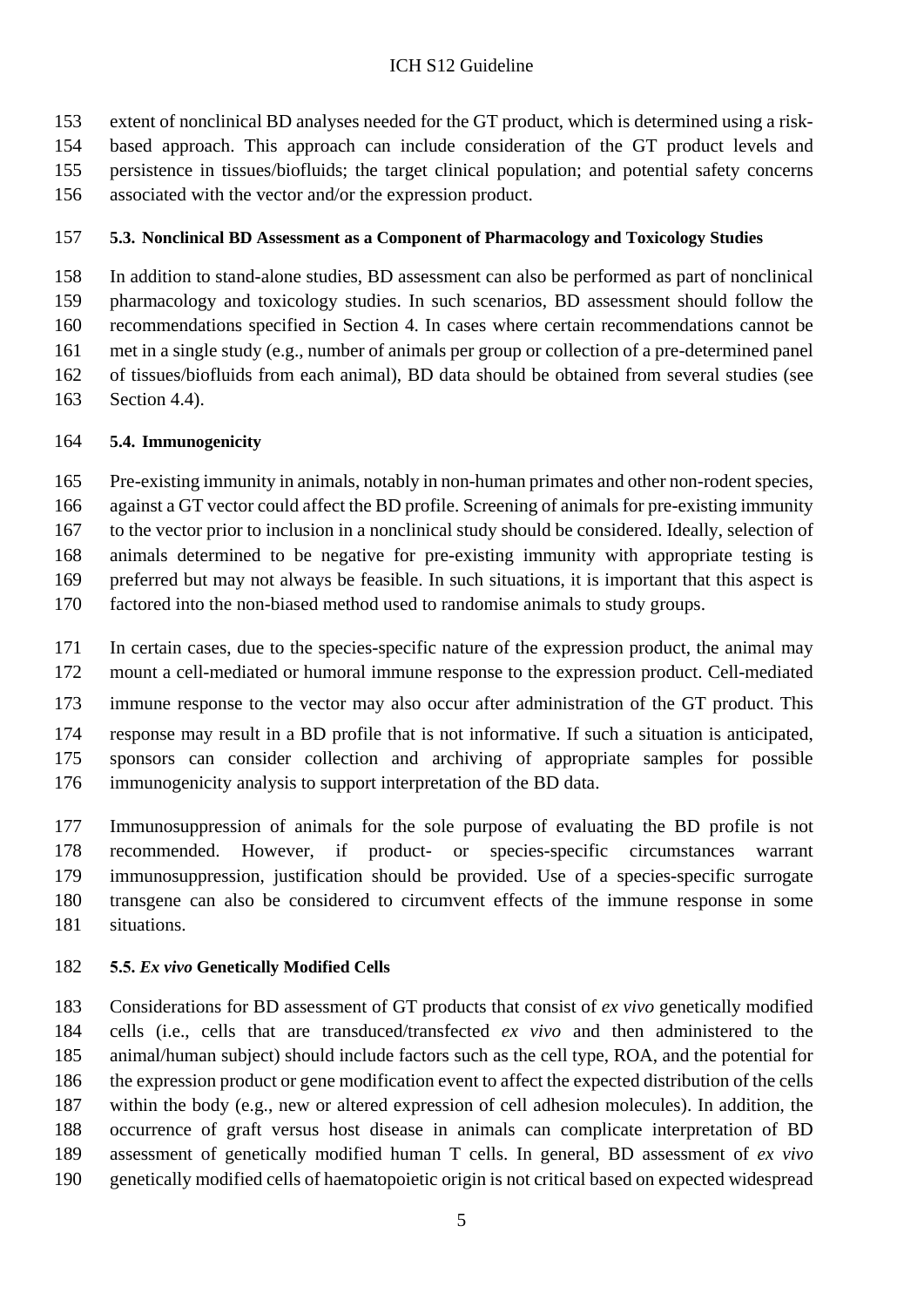distribution following systemic administration. If distribution to a target organ(s)/tissue(s) is

expected, BD assessment should be considered.

## <span id="page-8-0"></span>**5.6. BD Assessment in Gonadal Tissues**

 It is important to conduct BD assessment of the administered GT product in the gonads for both sexes unless the target clinical population is restricted to one sex (e.g., for the treatment of prostate cancer). If the vector or the transferred genetic material signal does not indicate persistence by an appropriate analytical method (see Sections 4.6 and 5.1), further evaluation may not be necessary. Persistent presence of GT product in gonads can lead to additional studies to determine GT product levels in germ cells (e.g., oocytes, sperm) in the animals. These data, as well as other factors(vector type, replication capacity, integration potential, dose level, ROA, etc.) can inform the risk of inadvertent germline integration. Refer to ICH Considerations document (1) for a more comprehensive discussion on this issue. GT product detection in non- germline cells (e.g., leukocytes, Sertoli cells, Leydig cells) can warrant additional consideration of the function of the affected non-germline cells, particularly if the cell type is important to successful reproduction.

# <span id="page-8-1"></span>**5.7. Triggers for Additional Nonclinical BD Studies**

 Although nonclinical BD assessment for a GT product is determined prior to a first-in-human clinical trial, various circumstances may elicit the conduct of additional studies for BD assessment. Examples of possible scenarios are provided below:

- 210 A significant change in the clinical development programme, such as: a change in the ROA; an increase in the GT product dose level that significantly exceeds the maximum nonclinical dose level tested; changes in the dosing regimen; and inclusion of another clinical indication that includes both sexes instead of the originally-proposed single sex. Additional BD assessment can be incorporated into any additional pharmacology and/or toxicology studies that are performed.
- 216 A significant change in the vector structure or serotype, and any other modifications that may result in changes in tropism.
- Changes in the manufacturing process that can affect the final GT product formulation (e.g., addition of excipients that could alter vector tropism) or relevant quality attributes of the GT product (e.g., empty to full capsid ratios, *in vitro* gene transfer activity, product titre). Other factors to consider about manufacturing changes include vector particle size; aggregation state; antigenicity; and potential interaction with other host components (e.g., serum factors).

# <span id="page-8-2"></span>**5.8. Circumstances when Nonclinical BD Studies may not be Needed or are not Feasible**

 Existing BD data obtained from nonclinical studies conducted with the same GT product in support of a different clinical indication can potentially suffice for a new clinical population. However, considerations such as the dose level(s), dosing regimen, ROA, and change in promotor will factor into this decision. BD data obtained with a previously characterised GT

product that has the same vector structure and other characteristics that determine its tissue/cell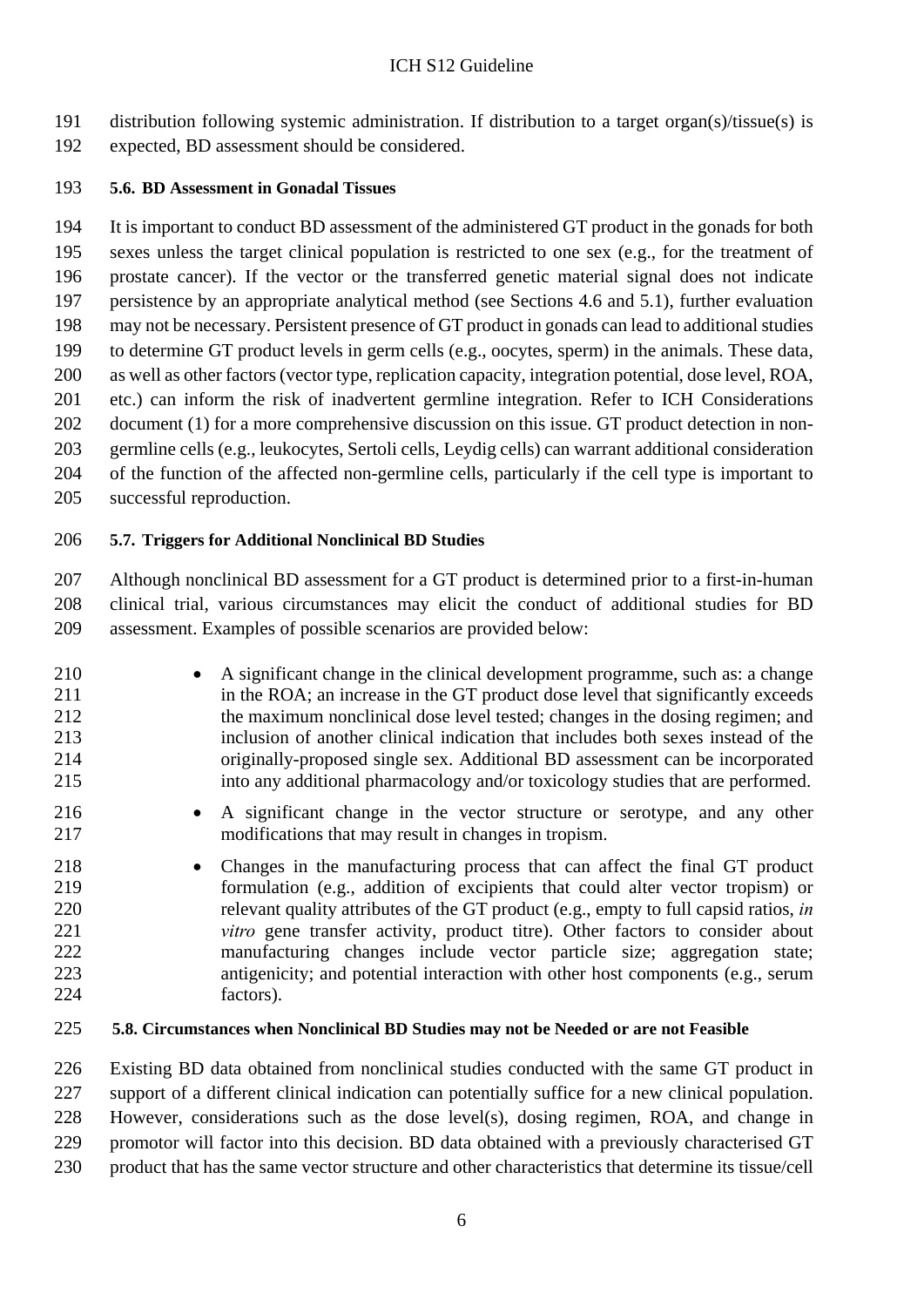tropism, but a different transcribed/translated product, can also potentially support waiving an additional nonclinical BD study. Justification should be provided for this approach.

 In some cases, a biologically relevant animal species that can inform the BD profile in the clinical population does not exist. For example, when the vector binds to the target molecule on human cells but this target is absent on animal cells. In such circumstances, it is important to provide a comprehensive discussion of the issue and justification to support an alternative approach to evaluation of nonclinical BD.

# <span id="page-9-0"></span>**6. APPLICATION OF NONCLINICAL BD STUDIES**

 Characterisation of the BD profile following administration of a GT product in animals is a critical component of a nonclinical development programme. The nonclinical BD data contribute to the overall interpretation of the study findings to enable a better understanding of the relationship of various findings (desired and undesired) to the administered GT product. Attribution of findings observed in the dosed animals to the genetic material (DNA/RNA) and/or to the expression product factor into ascertaining a potential benefit: risk profile of the GT product before administration in humans. It is important to consider the relevancy of the BD data to the clinical population based on factors such as the ROA, dose level(s), dosing regimen, and animal immune response. These data can also inform elements of a first-in-human trial and subsequent clinical trials, such as the dosing procedure (i.e., dosing intervals between subjects), the monitoring plan, and long-term follow-up assessment.

# <span id="page-9-1"></span>**NOTES**

- 1. In general, it is recommended that a minimum of 5 rodents or 3 non-rodents per sex/group/time point be evaluated; however, inclusion of equivalent numbers for each sex may not be critical. Justification for these decisions should be provided.
- 2. For each delivery device system used, it is important to provide data that verify the volume and dose level of the administered GT product in animals. This information can affect interpretation of the resulting BD profile. If a novel delivery device system is planned for use in clinical trials, consider collecting BD data in conjunction with the pharmacology and/or toxicology studies conducted with the device system or its equivalent.

### <span id="page-9-2"></span>**GLOSSARY**

**BD:**

- Biodistribution.
- **Expression products:**
- Molecules such as RNA and protein, produced in the cells guided by the transferred genetic materials.
- **Gene therapy (GT) products:**
- Therapeutic products that mediate their effect by the expression (transcription/transla- tion) of transferred genetic materials, or by specifically altering the target genome of human cells. This definition is for the purpose of this guideline.